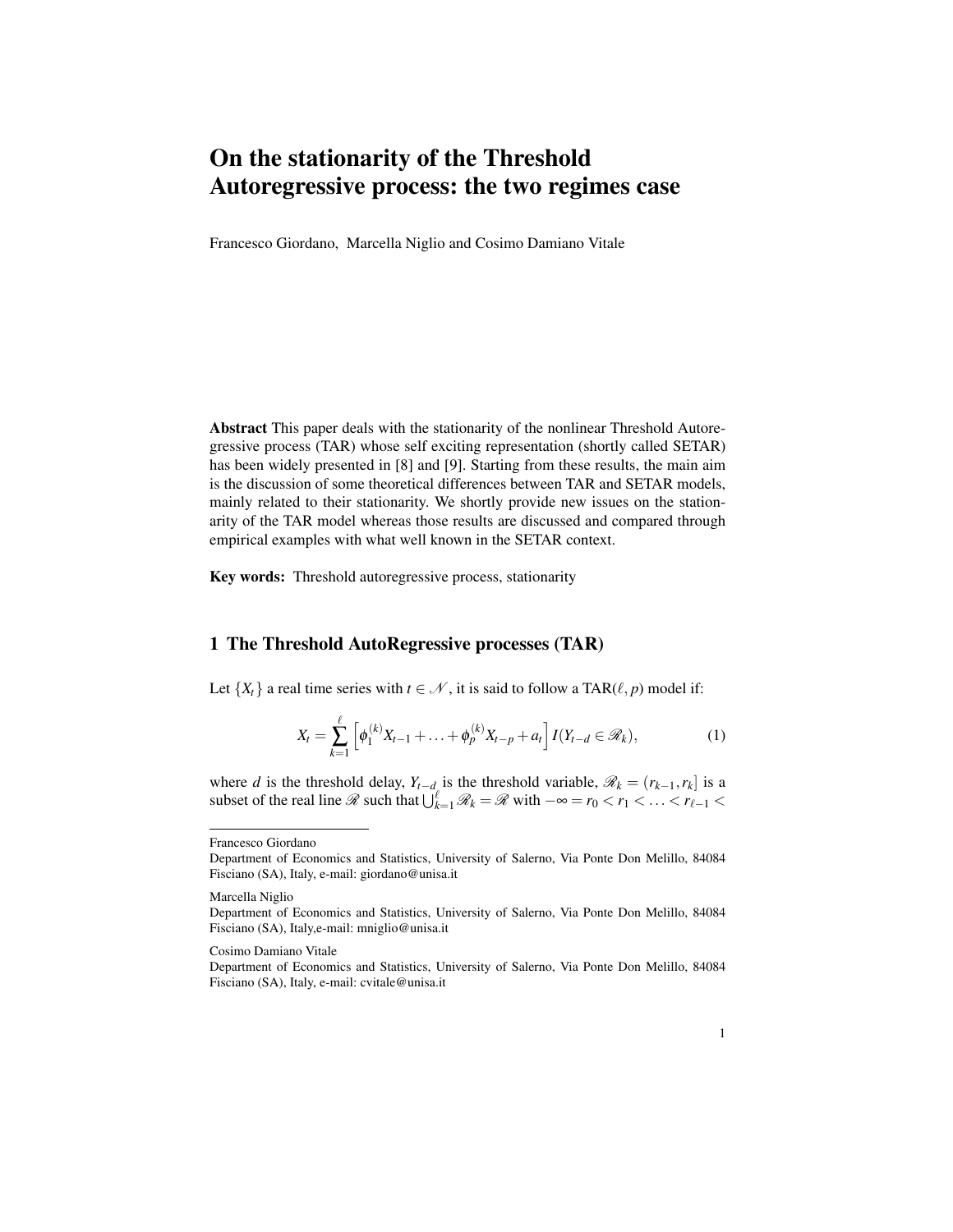$r_{\ell} = \infty$  and *I*( $\mathscr{A}$ ) is an indicator function which assumes value 1 on the subset  $\mathscr A$ . Further, in model (1),  $\{a_t\}$  is assumed to be a sequence of independent and identically distributed random variables, with zero mean and  $E[a_t^2] = \sigma^2 < \infty$ . It can be noted that if the following condition holds:

#### A1) the threshold variable is independent of *X<sup>t</sup>* and *a<sup>t</sup>*

then model (1) can be ascribed to the class of Random Coefficients Autoregressive models widely presented in [6] whose theoretical results cannot be directly applied to model (1) because the assumption on the independence of the coefficients given in [6] is not fulfilled by the TAR structure.

To better clarify this statement, consider an alternative representation of model (1) with  $k = 2$ . Let  $\phi_i^{(1)} = \phi_i + \psi_i^{(1)}$  $i_i^{(1)}$ , for  $i = 1, 2, ..., p$ , then model (1) becomes:

$$
X_{t} = \sum_{i=1}^{p} \left( \phi_{i} + \psi_{i}^{(1)} I(Y_{t-d} \in \mathcal{R}_{1}) \right) X_{t-i} + a_{t}, \qquad (2)
$$

whose vector representation is:

$$
\mathbf{X}_t = (\boldsymbol{\Phi} + \boldsymbol{\Psi}^{(1)} I(Y_{t-d} \in \mathcal{R}_1)) \mathbf{X}_{t-1} + \mathbf{a}_t, \tag{3}
$$

where  $\mathbf{X}_t = (X_t, X_{t-1}, \dots, X_{t-p+1})'$ ,  $\mathbf{a}_t = (a_t, \mathbf{0}_{[1 \times (p-1)]})'$  whereas

$$
\Phi = \begin{bmatrix} \phi_1 & \phi_2 & \cdots & \phi_p \\ \mathbf{I} & \mathbf{I} & \mathbf{0} \\ [(\mathbf{p-1}) \times (\mathbf{p-1})] & [(\mathbf{p-1}) \times 1] \end{bmatrix} \quad \text{and} \quad \Psi^{(1)} = \begin{bmatrix} \Psi_1^{(1)} & \Psi_2^{(1)} & \cdots & \Psi_p^{(1)} \\ \mathbf{I} & \mathbf{I} & \mathbf{0} \\ [(\mathbf{p-1}) \times (\mathbf{p-1})] & [(\mathbf{p-1}) \times 1] \end{bmatrix},
$$

with **I** and **0** the identity matrix and a null vector respectively.

Is is well known that different features of a stochastic process can be investigated through its moments. If we consider model (3) the expectation

$$
E[\mathbf{X}_t] = (\Phi + \Psi^{(1)} \lambda) E[\mathbf{X}_{t-1}] \qquad (\text{with } \lambda = E[I(Y_{t-d} \in \mathcal{R}_1)])
$$

is finite if proper conditions are provided on the matrices of coefficients of both regimes. More precisely it can be shown that if the two regimes have matrix of coefficients with dominant eigenvalues less than 1 then process (3) does not explode in mean. This statement has heavy consequences on the stationarity of model (3) and further remarks the difference of the TAR model with respect the Self Exciting Autoregressive (SETAR) process.

In fact, these last results need to be revised if we consider the SETAR model that is characterized by a threshold structure governed by the process  $X_t$  itself with delay *d* (in other words,  $Y_{t-d} = X_{t-d}$ ). Note that in this case the first part of assumption (A1) cannot be longer true and even the results of [6] cannot be used.

The stationarity of this class of models has been differently investigated: the seminal contributions on the strict stationarity and ergodicity of the SETAR model are given in [7], [2], [3]. Their results are mainly focused on SETAR models with autoregressive regimes of order  $p = 1$  whereas [1] and [5] then generalize those results in a wider context with  $p \ge 1$  prividing the following stationarity conditions: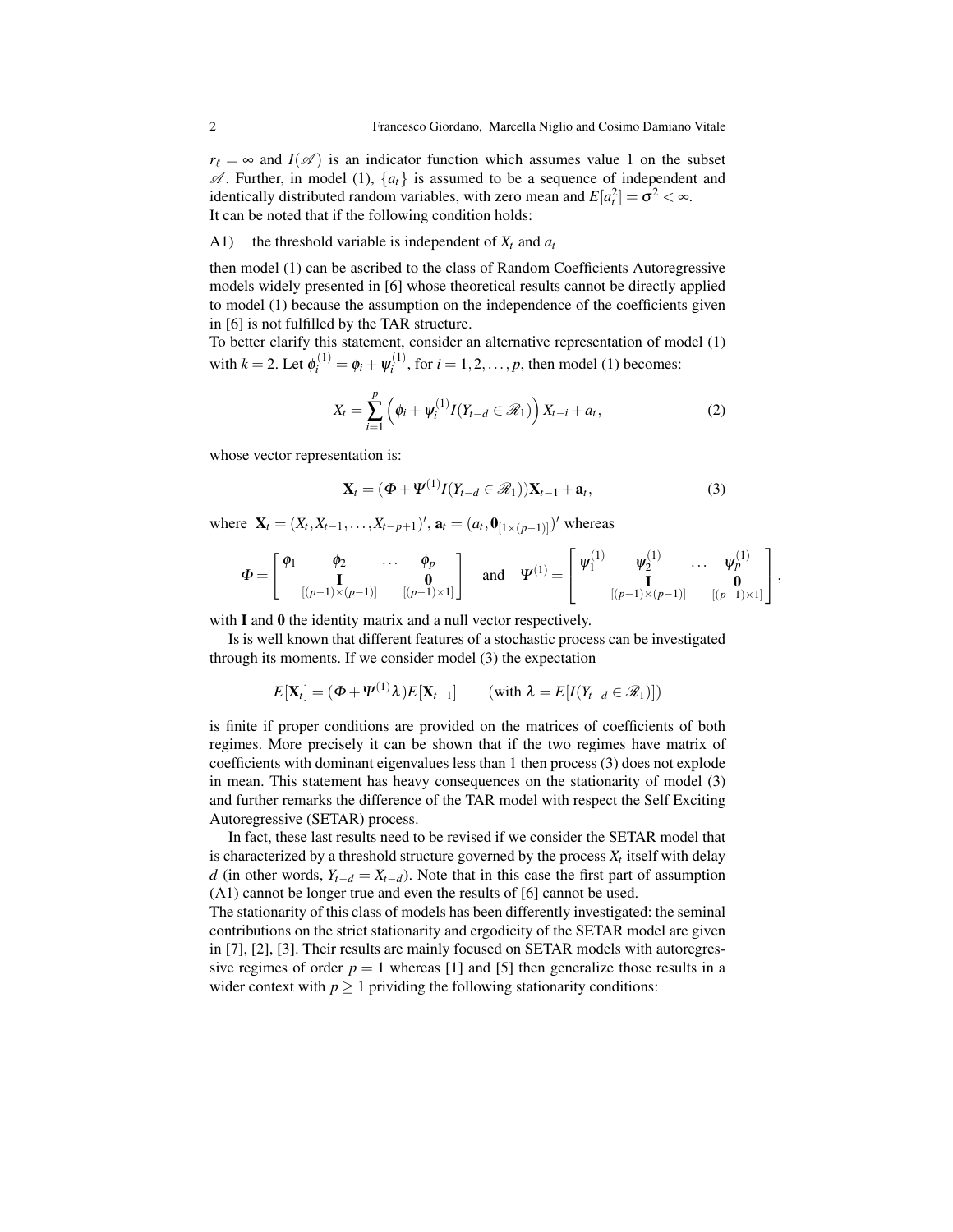On the stationarity of the SETAR process: the two regimes case 3

$$
\max_{k} \sum_{i=1}^{p} |\phi_i^{(k)}| < 1 \qquad \text{(as shown in [1])} \tag{4}
$$

$$
\sum_{i=1}^{p} \max_{k} |\phi_i^{(k)}| < 1 \qquad \text{(as shown in [5]).} \tag{5}
$$

In the following section, starting from the presentation of some case study, we discuss these conditions giving empirical evidence of the difference between the stationarity of the TAR and SETAR models.

## 2 Discussion on the stationarity of the TAR and SETAR models

In order to give an idea of how different could be the stationarity conditions between the TAR and the SETAR model consider the following two examples. **Example 1.** Let  $X_{1,t} \sim \text{TAR}(2,2)$  with  $\phi_1^{(1)} = 0.6$ ,  $\phi_2^{(1)} = -0.9$ ,  $\phi_1^{(2)} = -0.9$ ,  $\phi_2^{(2)} = -0.2$ , *d* = 1, threshold value *r*<sub>1</sub> = 0 and threshold variabile *Y<sub>t</sub>* ∼ *AR*(1) with autoregressive parameter  $\phi_1 = 0.7$ , and let  $X_{2,t} \sim \text{SETAR}(2,2)$  with the same autoregressive parameters,  $d = 1$  and  $r_1 = 0$ . In Figure 1 are shown the traces of the simulated TAR (left) and SETAR (right) processes. It is evident the completely different behavior of the two time series and how the local stationarity of the AR regimes does not guarantee the global stationarity of the SETAR process. Completely different results can be observed for the TAR case.



Fig. 1 Traces of the simulated TAR (left) and SETAR(right) processes of Example 1

Example 2. In this second case study the autoregressive parameters of both models are with  $\phi_1^{(1)} = -1.6$ ,  $\phi_2^{(1)} = -1.1$ ,  $\phi_1^{(2)} = -2.1$ ,  $\phi_2^{(2)} = -0.8$  and the threshold variable follows the same process of Example 1. The traces of the TAR and SETAR model are now presented in Figure 2 (left and right respectively) where it can be